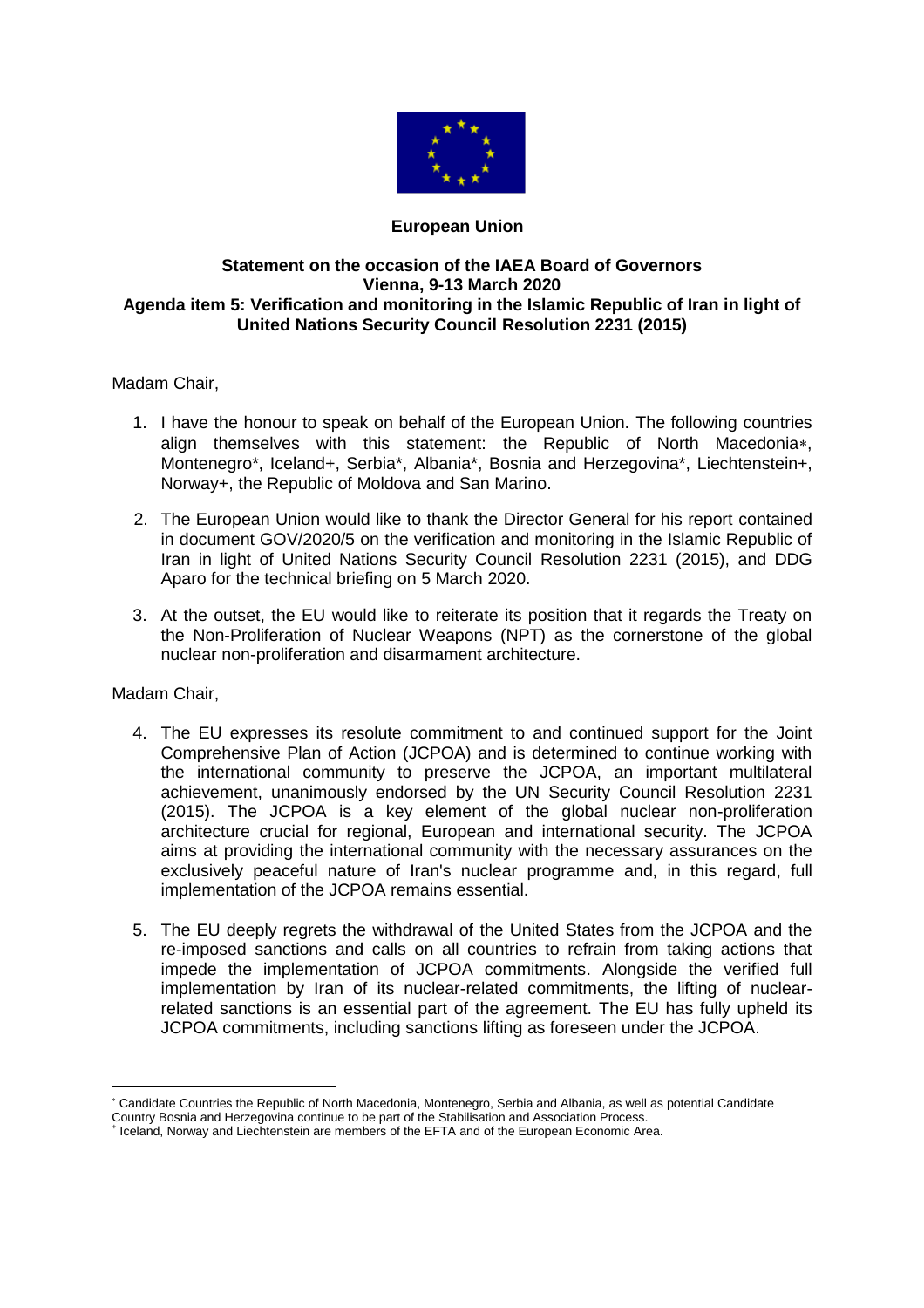Madam Chair,

- 6. The EU has repeatedly expressed its clear and grave concern with Iran's accumulation of low enriched uranium in excess of the JCPOA limit and the fact that its maximum enrichment level is above the limit set by the JCPOA. We are also concerned that enrichment in Fordow continues at an increasing pace. The current enriched uranium stockpile of 1020.9 kg of uranium represents a significant departure from the limits set in the JCPOA. Furthermore, the continued expansion of Iran's centrifuge R&D activities is particularly worrisome, as it significantly increases Iran's enrichment capacity. We also note that Iran continues to exceed the heavy water threshold set by the JCPOA. The aforementioned activities are inconsistent with the JCPOA and have severe and, in the case of R&D activities, irreversible proliferation implications.
- 7. The EU deeply regrets Iran's announcement of 5 January that its nuclear programme would no longer be subject to any restrictions in the operational sphere. This announcement came at a time of severe tensions in the region. We take note that the IAEA has not observed any changes to Iran's implementation of its commitments in connection with this announcement or in the level of cooperation by Iran in relation to Agency verification and monitoring activities under the JCPOA.
- 8. We strongly urge Iran to reverse all activities that are inconsistent with the JCPOA and return to full implementation of its commitments without delay. All the EU Member States support the efforts of the JCPOA participants in addressing these issues within the JCPOA framework, including in the context of the Dispute Resolution Mechanism initiated by France, Germany, and the UK. Additionally, we recall the EU High Representative statement of 24 January 2020, informing that expert-level discussions are ongoing, addressing concerns regarding the implementation of nuclear-related commitments by Iran, as well as the wider impacts of the withdrawal of the United States from the JCPOA and its re-imposition of sanctions. Furthermore, we support efforts by all JCPOA participants to preserve the JCPOA.

Madam Chair,

- 9. The EU commends, once again, the Director General and the Secretariat for their continued professional, objective, independent and impartial work in verifying and monitoring Iran's nuclear-related commitments in accordance with Iran's nuclear obligations, as well as the JCPOA and United Nations Security Council Resolution 2231 (2015). We welcome the quality and scope of the technical information contained in the report and the complementary details provided during the technical briefing organised on 5 March 2020 on the implementation by Iran of its nuclear-related commitments under the JCPOA.
- 10. We encourage the Director General to continue to provide further detailed information (as outlined in paragraph 4 of Board of Governors Resolution GOV/2015/72 of 15 December 2015) on all nuclear measures listed in all sections of Annex I of the JCPOA in his future reports. This will be essential to enable the Board to gain a full understanding of the ongoing JCPOA implementation and to react promptly should any issue arise.
- 11. The EU fully supports the IAEA's long-term mission of verification and monitoring of Iran's nuclear-related commitments and recalls the importance of ensuring the necessary resources – including sufficient and sustainable extra budgetary funds - for the Agency to carry out its role. To that end, we welcome that as of 26 February 2020,